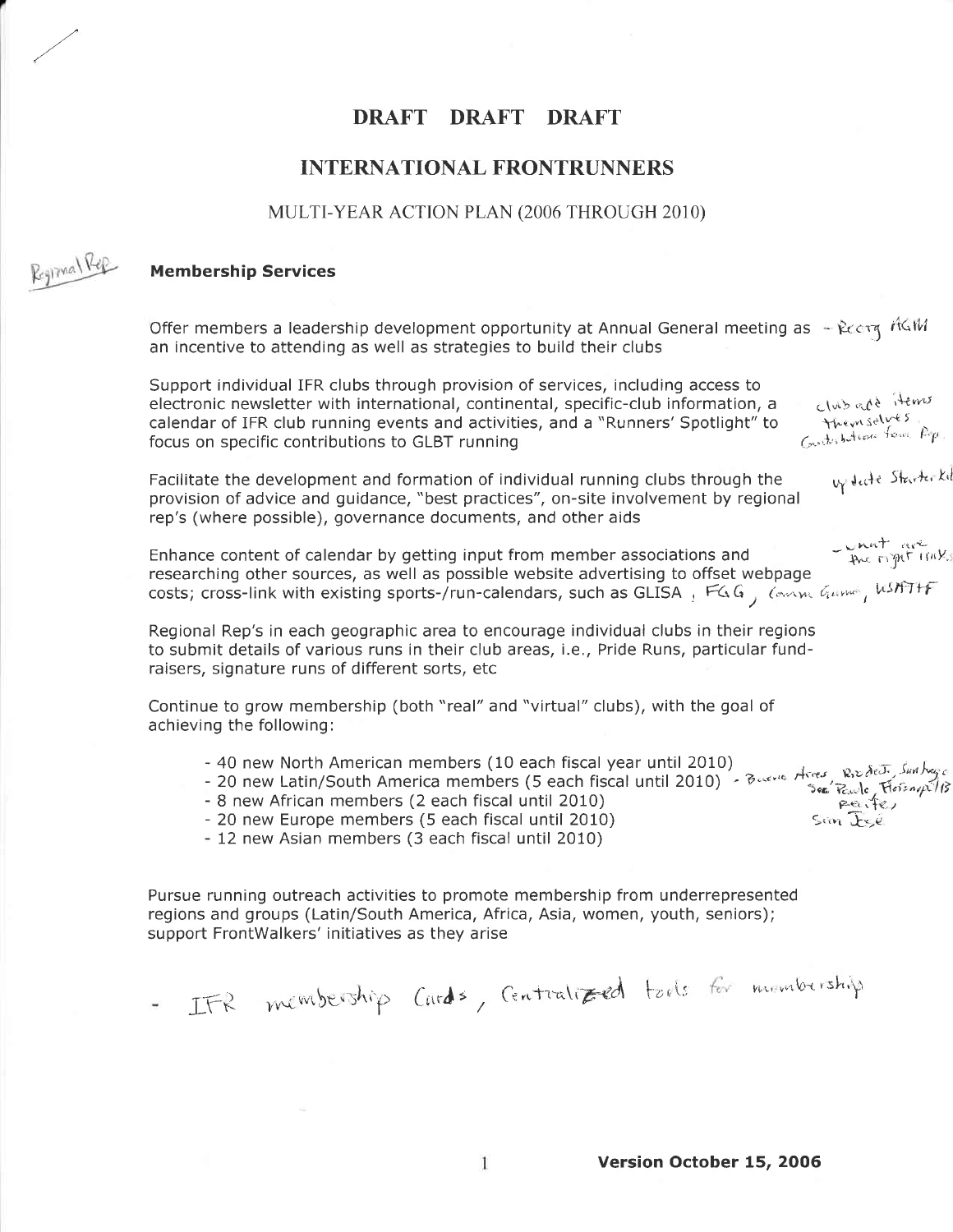

rr&

**Control** 

Increase revenue through increasing club membership and membership size, specifically in the number of clubs with 25+ members

Develop Sponsorship Strategy to obtain on-going operating funding to support Membership Services initiatives and assure development and sustainment of IFR website and electronic network

Secure corporate sponsorship with at least one international running-related organization in 2006/07, mindful of GLBT and "positive space" issues globally

Obtain project-specific funding from government/ foundations/private sector/sponsors for calendar enhancements, website alterations, best practices database, running-technical database, quarterly newsletter, interactive forum, and Annual General Meeting information

AGM workshop

# Communications

Refine promotional materials and ensure a wide distribution (cards, brochures, signage, banner, PDF)

Translate website into French and Spanish by end of calendar 2007 and into target Asian languages (e.g., Mandarin, Cantonese, Japanese, Korean) by end of calendar 2008

Use IFR calendar to promote benefits of IFR membership, club services, and to link to IFR member services (Forums, electronic meeting places, etc

Communicate to members (and others) regularly through quarterly IFR newsletter, including providing governance information (e.9,, Steering Committee, AGM notes), such as through a brief electronic alert to members to view information on the website

Refine and improve the content of the best practices database by tasking regional reps to canvass clubs to obtain such information (i.e., inclusion of under-represented demographics such as women, youth, Native, seniors)

Launch improved version of IFR web site in 2007

Publicize responsibilities of members of Steering Committee



#### Governance and Planning

Allow electronic voting by club rep's for regional reps (as appropriate to each region only)

 $\overline{2}$ 

Add a new position to Steering Committee for Communications Officer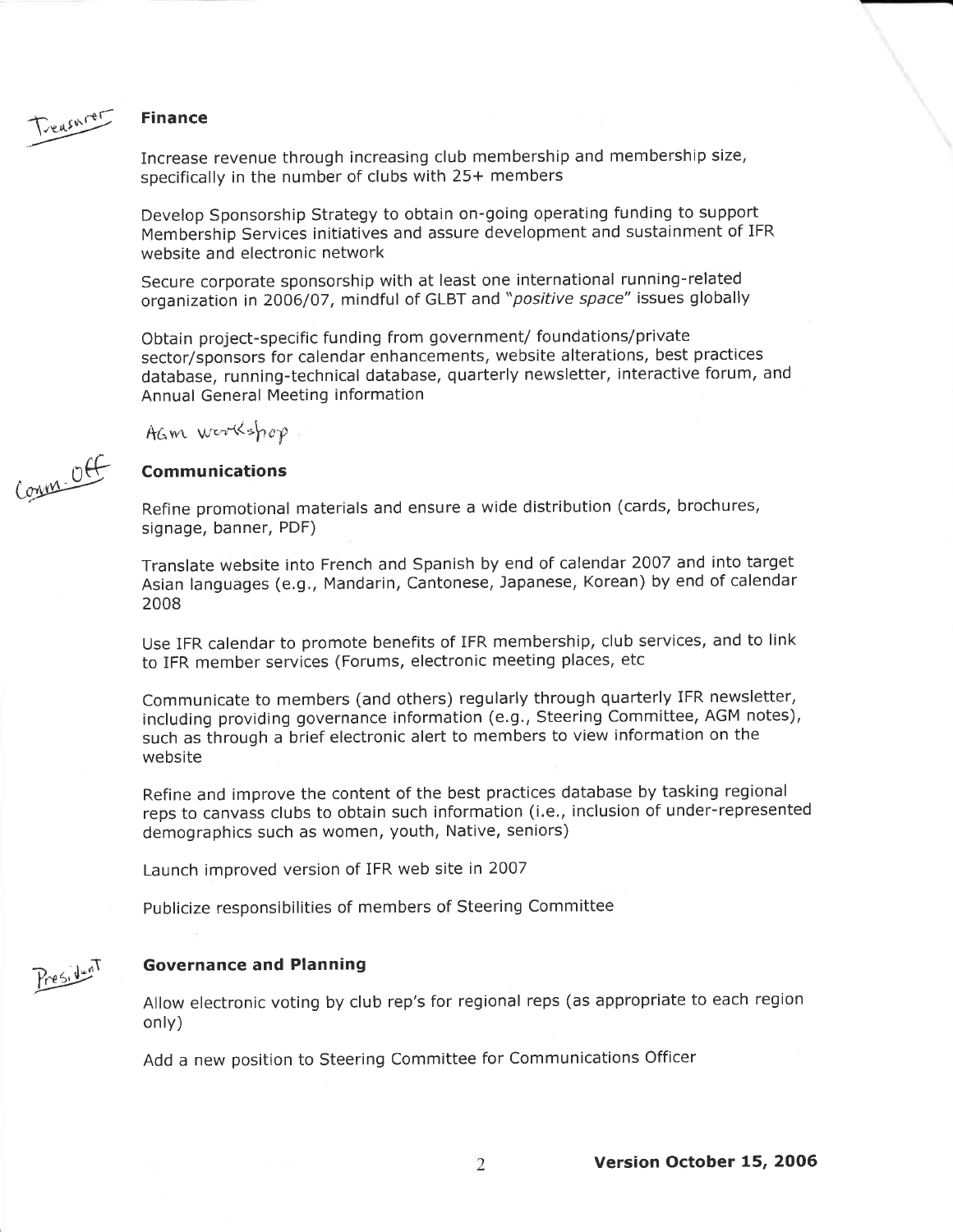Add new regional Representative positions in each continental area (Africa, Asia, South America) once two or more clubs are established in each area

Clarify the responsibilities of members of Steering Committee, such as

#### President -

- represent IFR to individual running clubs, related associations, other sports bodies, the running and general public as a whole
- develop sponsorship, partnering, and/or funding relationships with private sector, government, related associations
- in conjunction with Host City, plan and execute Annual General Meeting
- identify and resolve weaknesses or anomalies within the organization as a whole using appropriate means to do so

#### Treasurer -

- maintain proper accounting of IFR monies and resources
- approve and disburse funds according to agreed-upon priorities
- liaise with sponsor organization(s) to assure proper accounting of funds owing to IFR
- send notice that annual subscription is payable

#### Secretary -

- take Minutes of IFR meetings, whether they be face-to-face, telephonic, or other and provide same within two weeks of meeting
- assure Minutes are incorporated into the appropriate website section
- identify anomalies or omissions in reporting/reports due the Steering the Steering<br>si: for new mambers Committee and/or IFR - navidle cups for new
- $f = \frac{1}{2} \int_0^{\infty} \frac{1}{2} \, e^{i \omega t} \, e^{-i \omega t} \, e^{-i \omega t} \, e^{-i \omega t} \, e^{-i \omega t} \, e^{-i \omega t} \, e^{-i \omega t} \, e^{-i \omega t} \, e^{-i \omega t} \, e^{-i \omega t} \, e^{-i \omega t} \, e^{-i \omega t} \, e^{-i \omega t} \, e^{-i \omega t} \, e^{-i \omega t} \, e^{-i \omega t} \, e^{-i \omega t} \, e^{-i \omega t} \, e^{-i \omega t} \, e^{-i \omega t} \, e^{-i \omega t} \, e^{-i \$

## Regional Representatives -

- represent the issues and directions of IFR to member clubs within their geographic scope
- maintain on-going direct contact with each club within the geographic area, inninelly on a quarterly base
- have a physical presence, where possible, at major events of member clubs
- assist with advice, guidance, governance, and "best practices" to
- forming or marginal clubs AGM (outside extra-ordinary circumstances)

# Delegates to Associated Organizations -

- represent the issues of running and IFR on an on-going basis
- position IFR for optimum profile in GLBT sport community
- report quarterly in writing to members of the Steering Committee
- provide semi-annual updates for the Newsletter,  $_{\rm t}$
- v required to attend Assoc argument

# $\begin{array}{ll}\n \begin{array}{ccc}\n \ast & \text{reg}(X) \times \mathcal{E} & \text{if } \text{reg}(X) \neq \text{G.} \\
\ast & \text{G.} \\
\text{Communications } & \text{Officeer/Newsletter Editor} \end{array}\n \end{array}$

- assure development of quarterly electronic Newsletter with suitable, timely, and geographically-relevant information
- identify for Steering Committee areas or clubs that appear to need '7 direct intervention or assistance
- identify possible advertisers/sponsors of Newsletter and assist treasurer or President in securing same

3

- provide a semi-annual update to Steering Committee on progress of Newsletter and participate in Steering Committee as voting member
- ' cytrsee website

Webmaster - removed?

Httere is minub

Version October 15, 2006